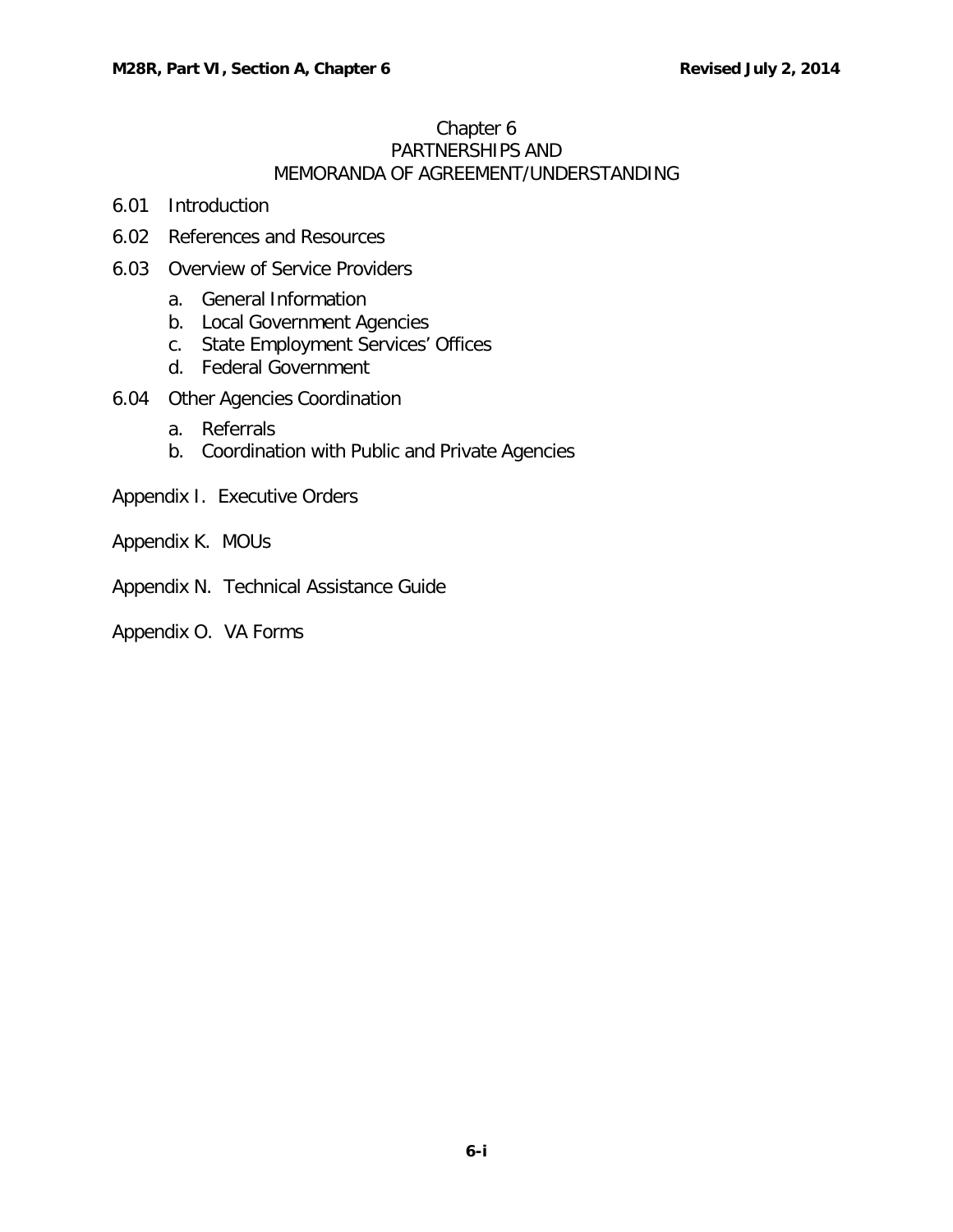#### Chapter 6 PARTNERSHIPS AND MEMORANDA OF AGREEMENT/UNDERSTANDING

## <span id="page-1-0"></span>6.01 Introduction

Partnerships between the Department of Veterans Affairs (VA) Vocational Rehabilitation and Employment (VR&E) program and other organizations help ensure quality and timely training and employment services to Veterans with disabilities. This chapter supplies information on service providers, intra-agency and interagency coordination, and the highly visible and important partnership with Department of Labor's Veterans' Employment and Training Service (DOL/VETS). This chapter also contains the statutory and regulatory provisions covering subject matter related to partnerships, Memoranda of Agreement (MOA) and Memoranda of Understanding (MOU).

## <span id="page-1-1"></span>6.02 References and Resources

| Laws:       | Wagner-Peyser Act of 1933, as Amended<br>Rehabilitation Act of 1973, as Amended<br>Americans with Disabilities Act of 1990, as Amended<br>Freedom of Information Act<br>Privacy Act of 1974, as Amended<br>Health Insurance Portability and Accountability Act of 1996<br>38 United States Code (U.S.C.) 4103A<br>38 U.S.C. 4214 |
|-------------|----------------------------------------------------------------------------------------------------------------------------------------------------------------------------------------------------------------------------------------------------------------------------------------------------------------------------------|
| Regulation: | 38 Code of Federal Regulations (CFR) 21.252                                                                                                                                                                                                                                                                                      |
| Guidance:   | U.S. Department of Labor Veterans' Employment and<br>Training Service and U.S. Department of Veterans Affairs<br>Vocational Rehabilitation and Employment Service Technical<br>Assistance Guide (TAG), December 2008                                                                                                             |
| Websites:   | www.fedshirevets.gov<br>www.dol.gov/vets/REALifelines/index.htm<br>www.doleta.gov/programs/Wagner_Peyser.cfm<br>www.sba.gov<br>www.va.gov/osdbu www.dol.gov/vets<br>www.doleta.gov/usworkforce/wia/act.cfm<br>www.va.gov/cfbnpartnerships<br>www.vaforvets.va.gov<br>www.dav.org/                                                |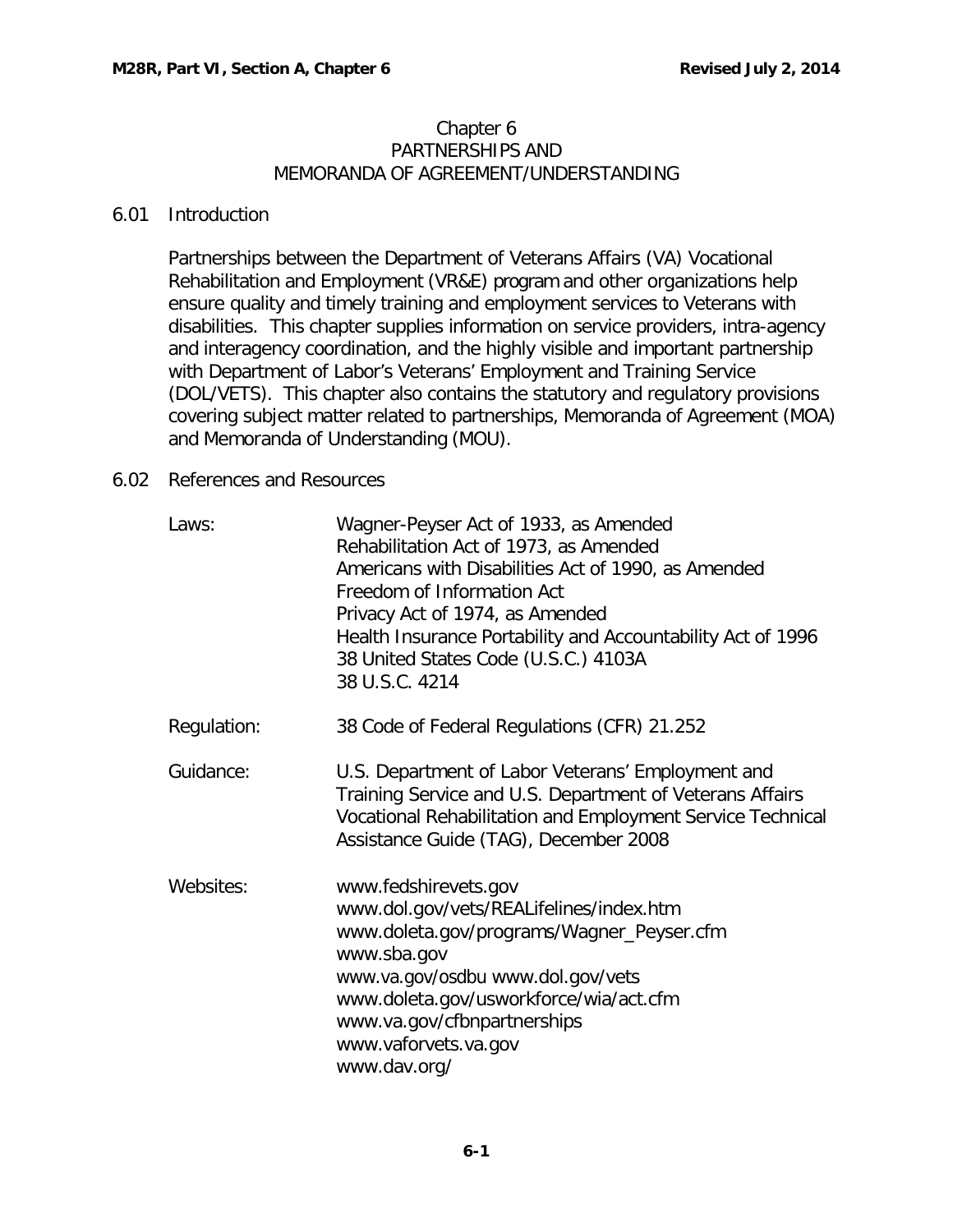- VA Form (VAF): VAF 3288, Request for and Consent to Release of Information from Claimant's Records
- <span id="page-2-1"></span><span id="page-2-0"></span>6.03 Overview of Service Providers
	- a. General Information

Effective VR&E job development and placement services are dependent upon the Vocational Rehabilitation Counselor's (VRC) and Employment Coordinator's (EC) ability to make full use of available resources. Each VR&E Regional Office (RO) needs to develop and cultivate a referral network that includes the following organizations and programs:

- DOL/VETS
- State Workforce Agencies (SWA) or state employment services' offices
- Programs authorized by the Rehabilitation Act of 1973, as Amended
- Office of Personnel Management (OPM) and federal agencies' Human Resources (HR) offices
- Other public, non-profit or for-profit organizations offering placement services
- Disabled American Veterans (DAV)
- <span id="page-2-2"></span>b. Local Government Agencies

All government agencies are required to provide employment opportunities to Veterans. In some geographical locations, employment services may be available through local agencies, including county and municipal governments. The availability of local services may depend on other circumstances in addition to an individual's Veteran status.

<span id="page-2-3"></span>c. State Employment Services' Offices

In accordance with the Wagner-Peyser Act of 1933, a system of public employment offices known as Employment Services, provides job- seekers and employers with a variety of employment-related labor exchange services, including but not limited to the following:

• Job-seeker assessment of skill levels, abilities and aptitudes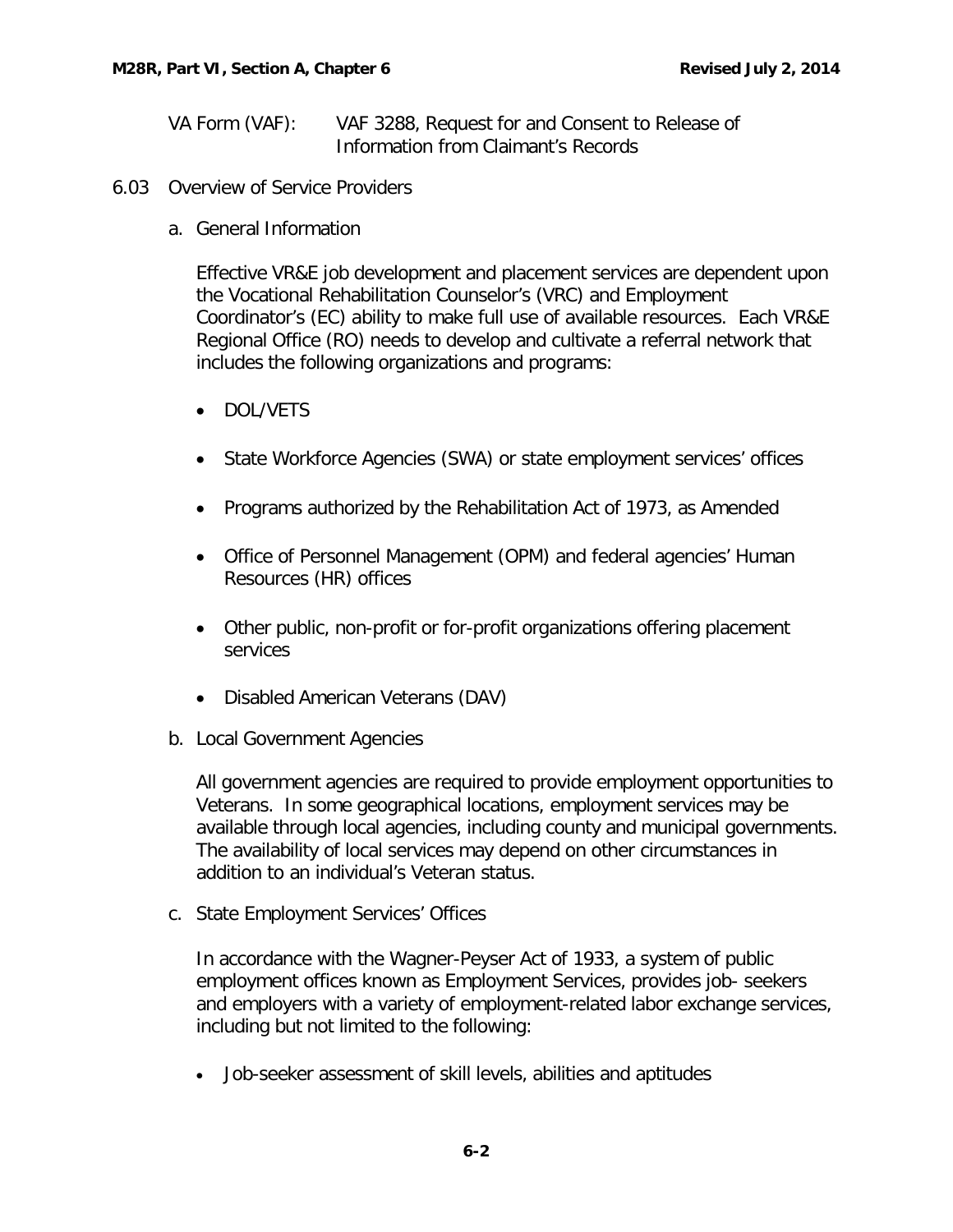- Career guidance
- Job referral assistance
- Placement assistance
- Recruitment services to employers with job openings
- Matching job-seeker experience with job requirements, skills and other attributes
- Assisting employers with special recruitment needs

Veterans receive priority referral to jobs and training, as well as special employment services and assistance. The system provides specialized attention and service to individuals with disabilities. DOL exercises some administrative control over state employment services' offices by distributing funding and prescribing regulations. Each state employment services office participates in employment-related services through a network of state employment agencies.

Go to [www.doleta.gov/programs/wagner\\_peyser.cfm](http://www.doleta.gov/programs/wagner_peyser.cfm) for more i[nformation](http://www.doleta.gov/programs/wagner_peyser.cfm) on the [Wagner-Peyser](http://www.doleta.gov/programs/wagner_peyser.cfm) Act, as Amended, and state employment services offices.

<span id="page-3-0"></span>d. Federal Government

DOL is responsible for maintaining the national system of state employment services offices. DOL does not directly deliver employment services to Veterans; instead, it monitors and evaluates the delivery of these services by the state employment services offices.

# <span id="page-3-2"></span><span id="page-3-1"></span>6.04 Other Agencies Coordination

a. Referrals

VRCs should research and network with other agencies to identify available services and programs, and to determine what personal information they require to provide services. The VRC should inform the Veteran of the nature of the information provided, and any exchange of personal information must meet applicable state and federal laws (e.g., Freedom of Information Act and Privacy Act) and agency regulations and policies. The Veteran's written consent should accompany the exchange of information in the form of a VAF 3288, Request for and Consent to Release of Information from Claimant's Records. See Appendix O, VA Forms, for information on how to access this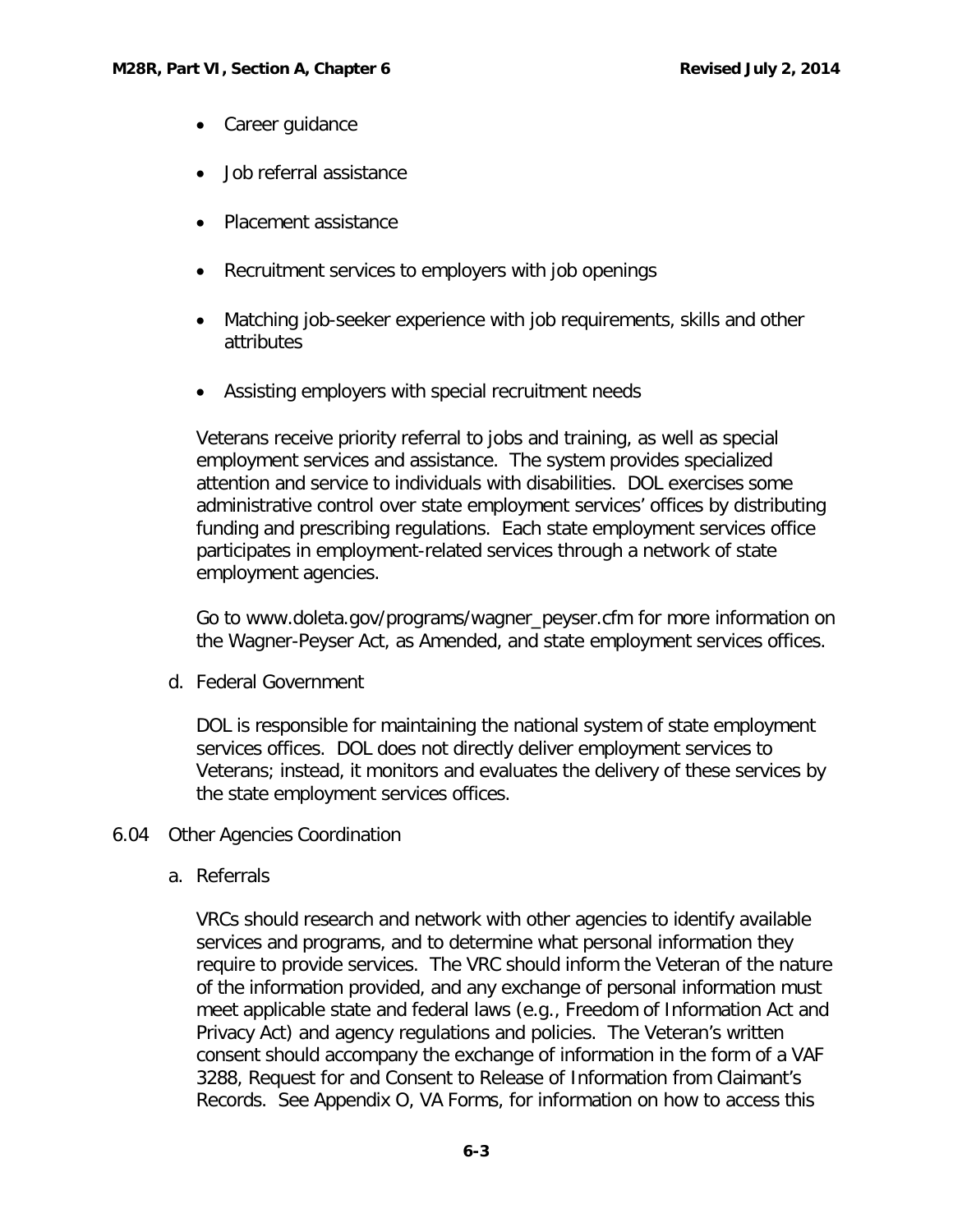form.

The Veteran's Individualized Employment Assistance Plan (IEAP) should clearly show all intra-agency (agencies inside the VA) and interagency (agencies outside the VA) referrals. It should contain specific information about the methods, services and activities that the Veteran will use in achieving identified goals and objectives. The agency should be identified by name, address, telephone number and email address on the IEAP. The VRC should make contact with the agency liaison through a face-to-face, email or telephone contact in advance of the referral. The VRC and/or EC are ultimately responsible for ensuring Veterans receive the services that they need to help them obtain employment (38 CFR 21.252).

<span id="page-4-0"></span>b. Coordination with Public and Private Agencies

VRCs should have a clear understanding of the roles and responsibilities of public and private agencies providing job placement and related services. VRCs will develop innovative methods of cooperation and determine how to coordinate activities with these agencies to assist Veterans with their employment goals. Close contact with state employment services and state rehabilitation agencies will help to minimize duplicate agency contacts.

1. Partnership with DOL/VETS

Efficient and seamless service is the common goal and responsibility of interagency staff when assisting Veterans with disabilities, particularly those receiving VR&E services. Effective communication and coordinated efforts from all agencies involved will ensure Veterans receive the most comprehensive and professional service possible.

A team approach and partnership between VR&E, DOL/VETS and SWAs are fundamental to a seamless experience for Veterans receiving VR&E services as they move through the evaluation, training, job search and employment phases of their program.

For more information on the DOL/ VETS and VR&E partnership, refer to:

- VR&E Knowledge Management Portal, Useful Links & Resources User Guides
- DOL/VETS Technical Assistance Guide, December 2008, Appendix N
- DOL/VETS at [www.dol.gov/vets](http://www.dol.gov/vets)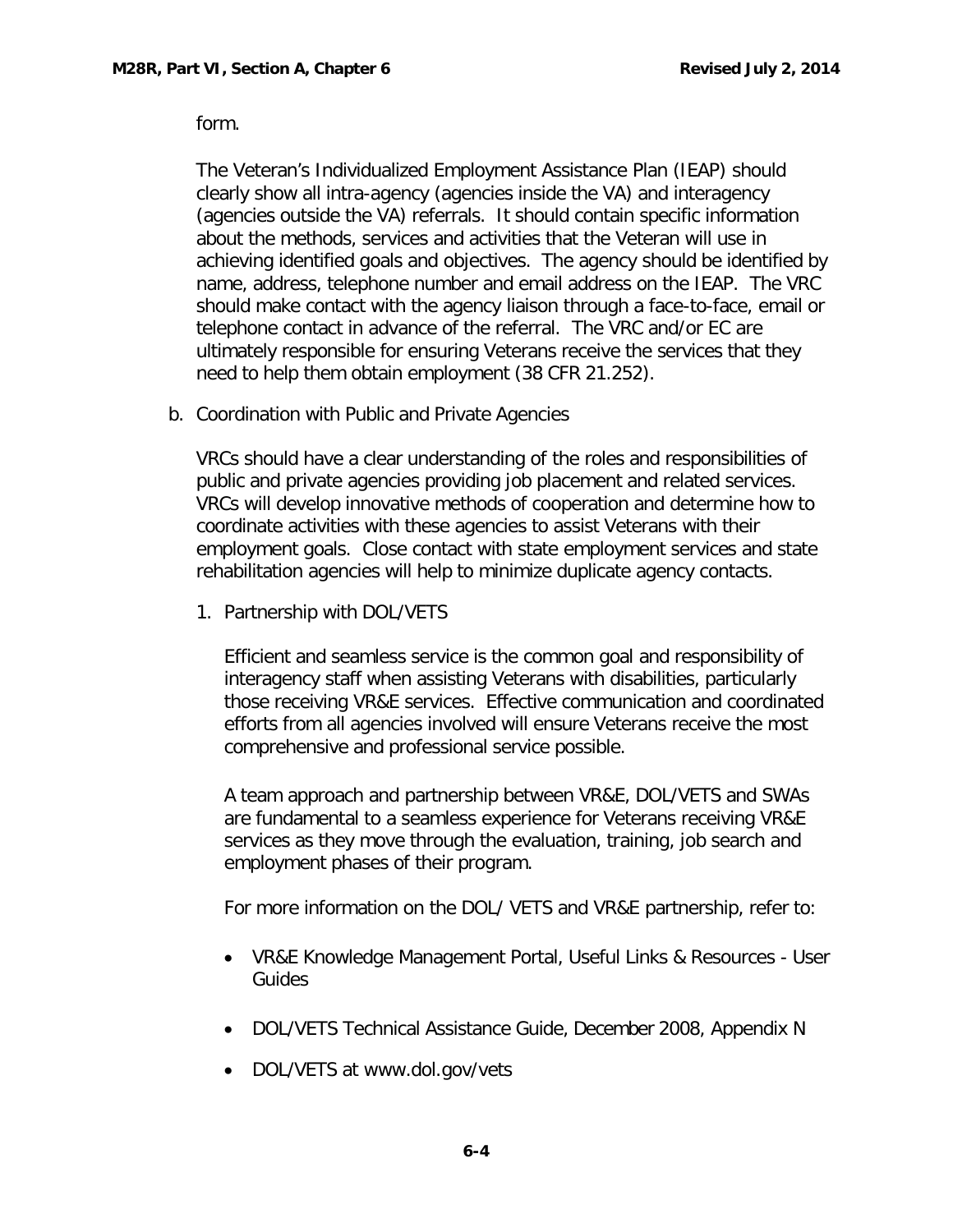# 2. Partnership with OPM

Executive Order (EO) 13518, Employment of Veterans in the Federal Government, states that it is the policy of the administration of President Barack Obama to enhance recruitment of and promote employment opportunity for Veterans within the executive branch, consistent with merit system principles and Veterans' preferences prescribed by law. The federal government will thereby help lead by example in promoting Veterans' employment. For more information on EO 13518, see Appendix I, EOs.

In addition and in accordance with 38 U.S.C. 4214, the agency responsible for planning, implementing, and overseeing the employment of Veterans in the federal government and the Disabled Veterans Affirmative Action Program (DVAAP) is OPM. VRCs should maintain a working relationship with OPM and other federal agencies' HR offices in the recruitment and retention of [Veterans](http://www.fedshirevets.gov/) with disabilities.

For more information on the employment of Veterans with disabilities in the federal government, refer to M28R.VI.A.8 and [www.fedshirevets.gov](http://www.fedshirevets.gov/)

3. Partnership with Veteran Employment Services Office (VESO)

VR&E and VA for Vets have a similar mission, which is to increase employment opportunities within the VA for Veterans. Specifically, VA for Vets offers Veterans the tools they need to launch or advance their civilian careers through thorough military skills translation and career matching services. The service also offers professional development and deployment lifecycle support for current Veteran and Military Service Member employees, and online training and personalized services for supervisors, human resources professionals, hiring managers and coworkers who work with current Veteran employees. The Veteran Employment Services Office (VESO) is a strategic program [management](http://www.vaforvets.va.gov/) office that oversees all VA Veteran employment initiatives and manages VA for Vets.

Go to [www.vaforvets.va.gov](http://www.vaforvets.va.gov/) for more information on VESO/VA for Vets.

4. Partnership with the VA's Center for Faith-Based and Neighborhood **Partnerships** 

VR&E and the VA's Center for Faith-Based and Neighborhood Partnerships (FBNP) partner to provide faith-based and secular organizations with information on the benefits of hiring Veterans with disabilities. VR&E and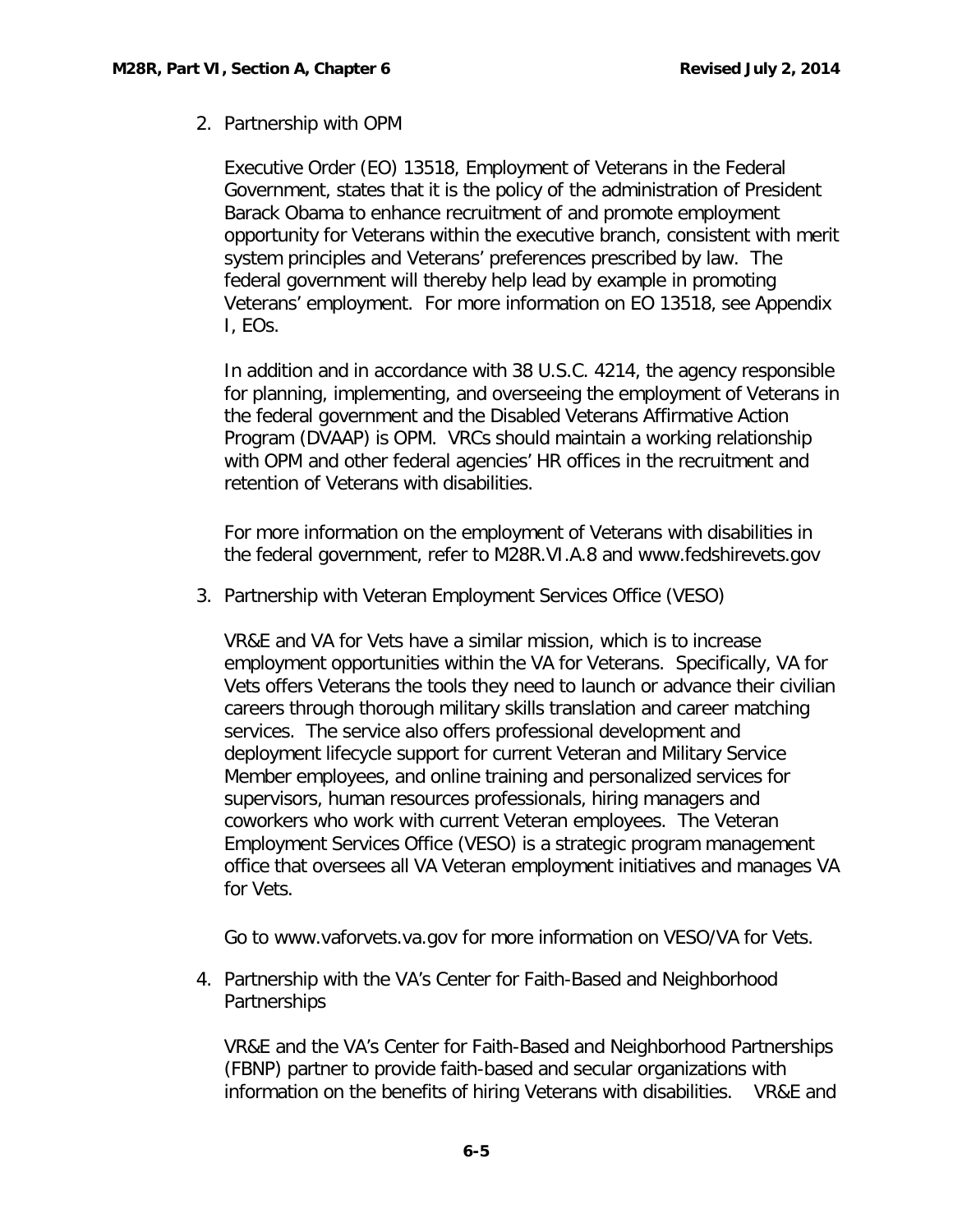FBNP conduct quarterly roundtable meetings at [selected](http://www.va.gov/cfbnpartnerships) ROs to discuss [issues](http://www.va.gov/cfbnpartnerships) of concern and to meet with employers.

Refer to [www.va.gov/cfbnpartnerships](http://www.va.gov/cfbnpartnerships) for more information on the FBNP.

5. Partnership with State Rehabilitation Agencies

VR&E ROs should expand cooperation and provision of employment services to Veterans through the assistance of state rehabilitation agencies and other programs authorized under the Rehabilitation Act of 1973, as Amended. See Appendix K for the MOU between VR&E and the Department of Education Rehabilitation Services Administration (RSA).

Before referring a Veteran to a state rehabilitation agency, the VRC and state rehabilitation counselor must collaboratively review the Veteran's case to determine what services the state is able to provide to the Veteran. If, after collaborating with the state rehabilitation counselor, agreement is reached on what services the state is able to provide to the Veteran, the VRC should make the referral. One advantage of the VA/state rehabilitation agency partnership is that state rehabilitation agencies are able to provide services that VA cannot legally provide to the Veteran, such as a clothing allowance and some transportation allowances. Also, state rehabilitation agency offices are usually spread out across the state and can serve Veterans who do not live close to a Regional Office or out-based VR&E office. State rehabilitation agencies are particularly advantageous to Veterans who live in areas with limited employment and placement opportunities.

6. Partnership with the Small Business Administration

VRCs should contact the Small Business Administration (SBA) during the development of an Individualized Written Rehabilitation Plan (IWRP) and/or IEAP for self-employment. SBA:

- Offers training sessions in management and marketing techniques, some tailored exclusively to Veterans.
- Publishes extensive materials on business practices.
- Maintains a list of local business people available to consult with wouldbe entrepreneurs.

The SBA can assist VRCs and Veterans with plan development concerning business trends, funding and marketing, and can assist in [obtaining](http://www.sba.gov/) bank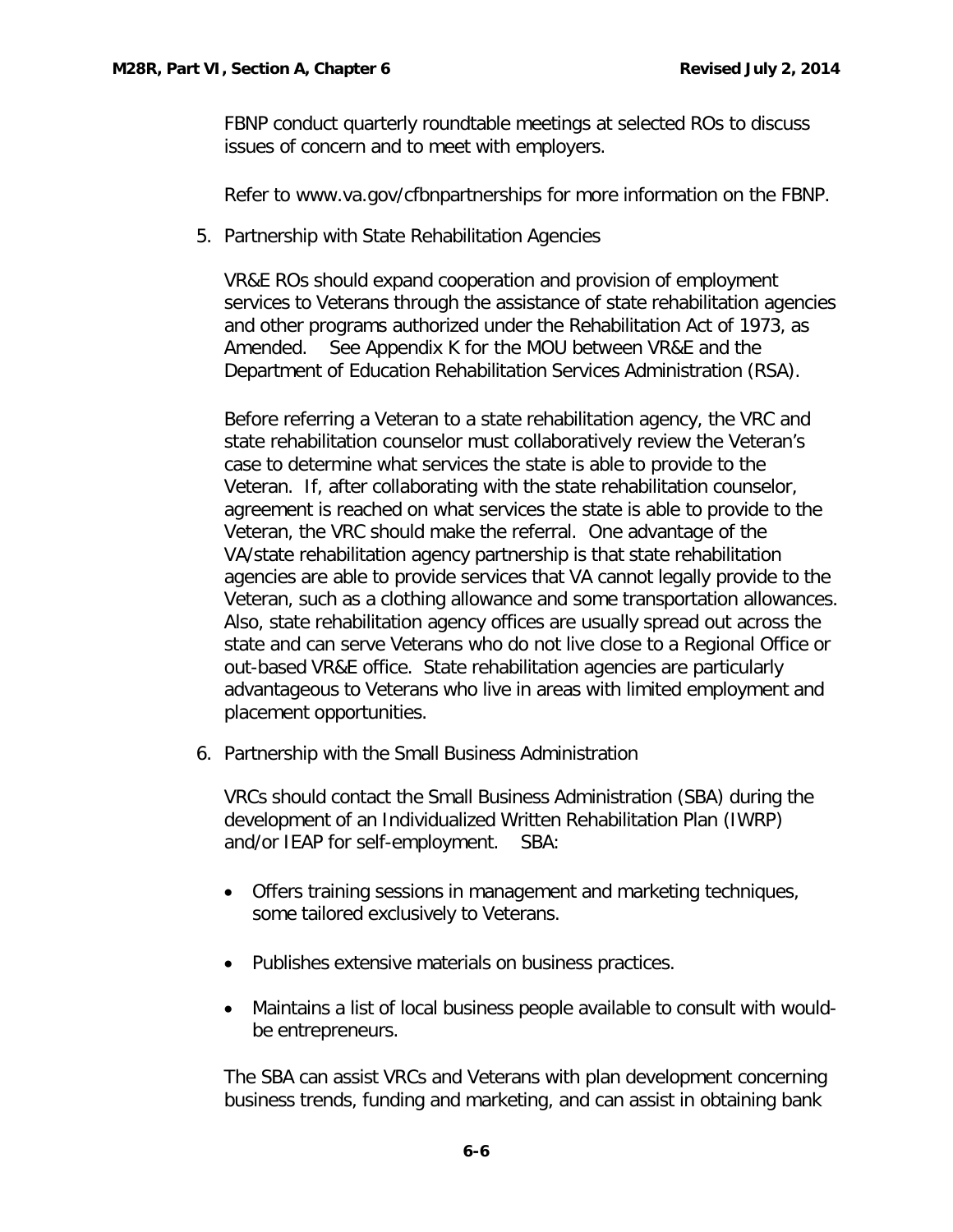loans by guaranteeing payments against default. Visit [www.sba.gov](http://www.sba.gov/) for more information on the SBA and the services it provides.

7. Partnership with SCORE

Another agency to consider when developing either an IWRP and/or IEAP for a self-employment goal is SCORE. SCORE is a nonprofit association dedicated to educating entrepreneurs and helping small businesses start, grow and succeed nationwide. SCORE is a resource partner with the SBA and has been mentoring small business owners for more than 40 years.

SCORE is a valuable network of over 13,000 volunteers who offer small business entrepreneurs confidential business counseling services at no charge. SCORE volunteers have the knowledge and experience to help any small business owner get the help he/she needs.

SCORE also provides local workshops and events throughout the country to connect small business owners with the people and information they need to start, grow and maintain their businesses, as well as online workshops available 24 hours a day 7 days a week. SCORE provides resources, templates and tools to assist entrepreneurs in developing tools and plans they need to navigate their way to small business success.

Go to www.score/org for more information on SCORE.

8. Partnership with the VA's Office of Small and Disadvantaged Business **Utilization** 

VRCs must be aware of the Veteran-owned Small Business Outreach Program in VA's Office of Small and Disadvantaged Business Utilization (OSDBU). The Veteran-owned Small Business Outreach Program solicits Veteran-owned small businesses and provides for possible VA contract opportunities.

The OSDBU provides outreach and liaison support to business owners (small and large) and other members of the private sector concerning small business acquisition issues. OSDBU is responsible for monitoring VA implementation and execution of socioeconomic programs. OSDBU conducts different outreach efforts to assist Veteran-owned businesses, to include:

- Advising the Veteran business community of contract opportunities.
- Coordinating outreach activities with national service organizations.